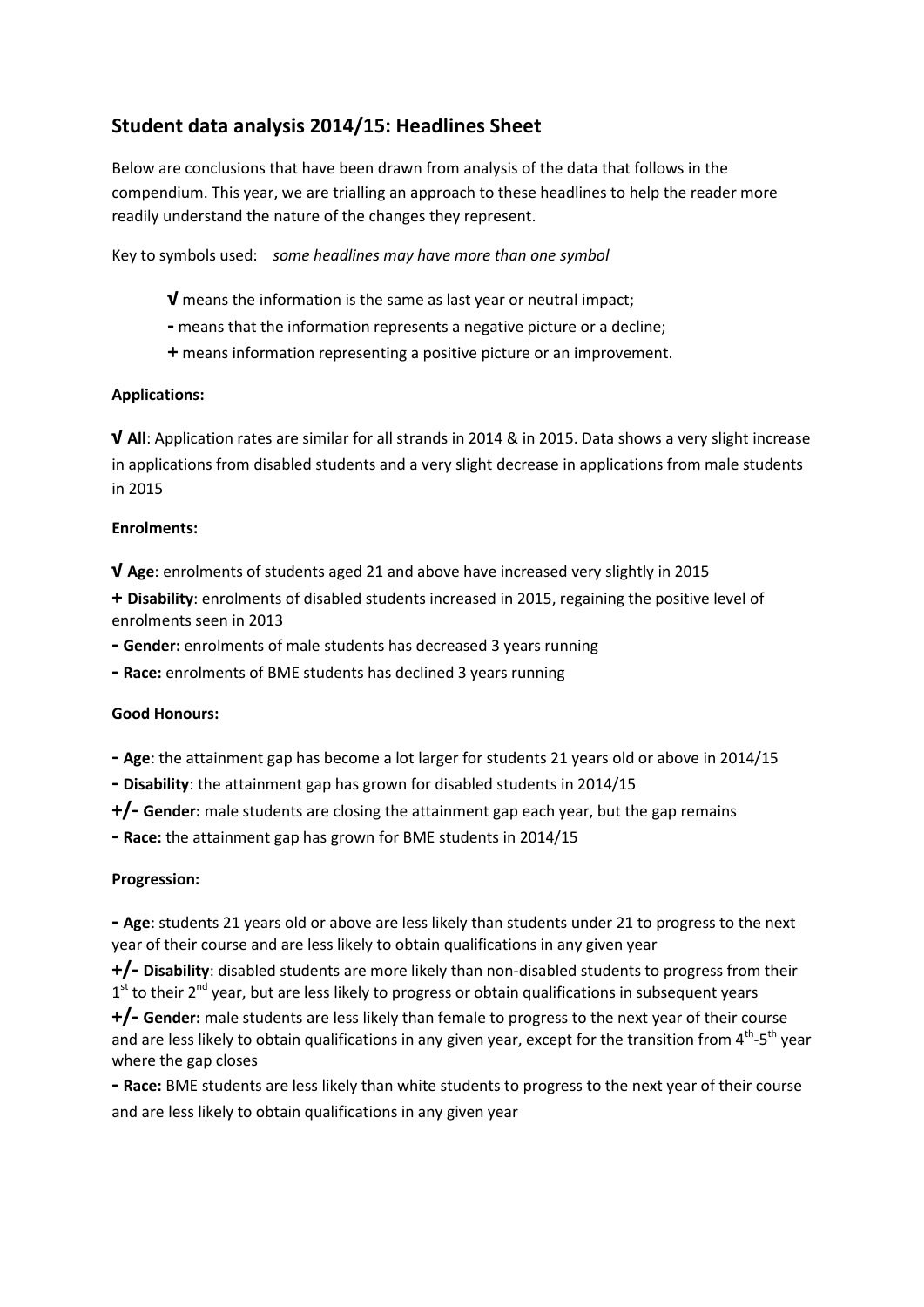| <b>Applications</b>                              | 2013  | 2014  | 2015  | 2013  | 2014  |       | 2015 Trend |
|--------------------------------------------------|-------|-------|-------|-------|-------|-------|------------|
| Age                                              |       |       |       |       |       |       |            |
| 21 and above                                     | 6873  | 7100  | 7099  | 23.2% | 25.0% | 25.0% |            |
| Under 21                                         | 22701 | 21267 | 21245 | 76.8% | 75.0% | 75.0% |            |
| <b>Disability</b>                                |       |       |       |       |       |       |            |
| Disabled students                                | 2679  | 2666  | 2682  | 9.1%  | 9.4%  | 9.5%  |            |
| Non-disabled students                            | 26895 | 25701 | 25662 | 90.9% | 90.6% | 90.5% |            |
| Gender                                           |       |       |       |       |       |       |            |
| Male                                             | 12783 | 12241 | 12226 | 43.2% | 43.2% | 43.1% |            |
| Female                                           | 16791 | 16126 | 16118 | 56.8% | 56.8% | 56.9% |            |
| <b>Ethnicity</b>                                 |       |       |       |       |       |       |            |
| Ethnicity data is not available for applications |       |       |       |       |       |       |            |
| <b>Grand Total</b>                               | 29574 | 28367 | 28344 |       |       |       |            |

| <b>New Enrolments</b> | 2013 | 2014 | 2015 | 2013  | 2014  |       | 2015 Trend |
|-----------------------|------|------|------|-------|-------|-------|------------|
| Age                   |      |      |      |       |       |       |            |
| 21 and above          | 1460 | 1600 | 1575 | 24.8% | 25.4% | 25.6% |            |
| Under 21              | 4429 | 4687 | 4585 | 75%   | 75%   | 74.4% |            |
| <b>Disability</b>     |      |      |      |       |       |       |            |
| Disabled students     | 716  | 579  | 773  | 12.2% | 9.2%  | 12.5% |            |
| Non-disabled students | 5173 | 5708 | 5387 | 88%   | 91%   | 87.5% |            |
| Gender                |      |      |      |       |       |       |            |
| Male                  | 2791 | 2879 | 2800 | 47.4% | 45.8% | 45.5% |            |
| Female                | 3098 | 3408 | 3360 | 53%   | 54%   | 54.5% |            |
| <b>Ethnicity</b>      |      |      |      |       |       |       |            |
| <b>BME</b>            | 881  | 913  | 899  | 15.0% | 14.9% | 14.6% |            |
| White                 | 4987 | 5210 | 5212 | 85%   | 85%   | 84.6% |            |
| Unknown               | 21   | 164  | 49   | 0.4%  | 2.6%  | 0.8%  |            |
| <b>Grand Total</b>    | 5889 | 6287 | 6160 |       |       |       |            |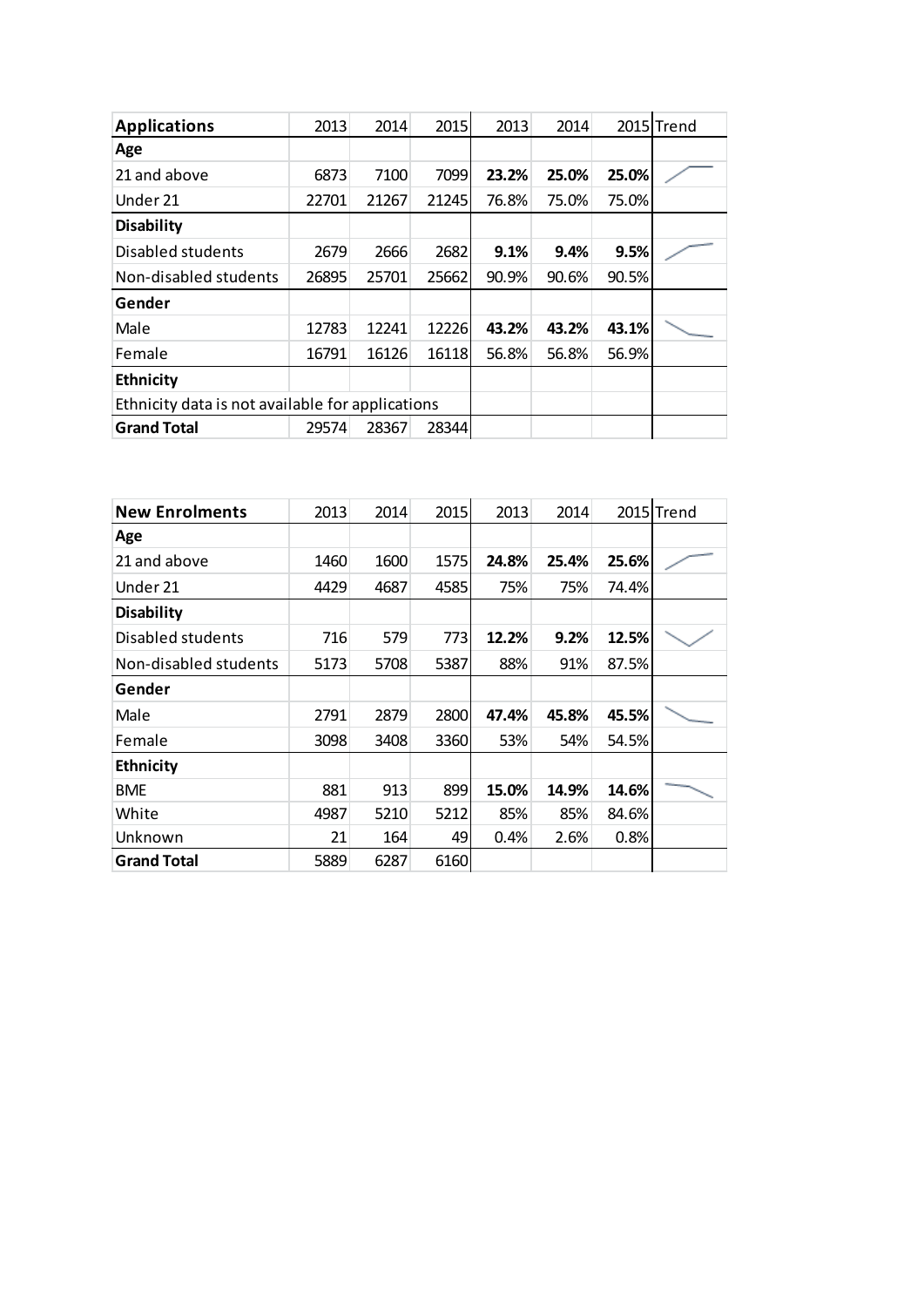| <b>Good Honours</b> |                 |               |                     |
|---------------------|-----------------|---------------|---------------------|
| Age                 | 21 and above    |               | Under 21 Difference |
| 12/13               | 76.9%           | 75.1%         | 1.9%                |
| 13/14               | 75.3%           | 77.1%         | $-1.8%$             |
| 14/15               | 71.7%           | 78.8%         | $-7.0\%$            |
| <b>Disability</b>   | <b>Disabled</b> | No disability |                     |
| 12/13               | 72.3%           | 76.0%         | $-3.7%$             |
| 13/14               | 73.3%           | 77.2%         | $-3.9%$             |
| 14/15               | 71.5%           | 78.1%         | $-6.6%$             |
| Gender              | Male            | Female        |                     |
| 12/13               | 70.6%           | 79.5%         | $-8.9%$             |
| 13/14               | 73.0%           | 79.8%         | $-6.8%$             |
| 14/15               | 74.3%           | 79.5%         | $-5.1%$             |
| <b>Ethnicity</b>    | <b>BME</b>      | White         |                     |
| 12/13               | 56.5%           | 78.0%         | $-21.5%$            |
| 13/14               | 63.0%           | 78.5%         | $-15.5%$            |
| 14/15               | 61.9%           | 79.4%         | $-17.6%$            |

# Progression

 $\square$  No HE

No Progression

 $\blacksquare$  Progression

Qualified

| ທ<br>으                                  | 21 and over | 26             | 25       | 11   | 66  |             |
|-----------------------------------------|-------------|----------------|----------|------|-----|-------------|
| 2014)<br>(2013)<br>Year                 | Under 21    | 69             | 33<br>37 |      | 268 |             |
| $\overline{a}$<br>요<br>S                | 21 and over | 48<br>46<br>71 |          |      | 583 |             |
| 2013<br>(2012)<br>Year                  | Under 21    | 145 192 186    |          | 2485 |     |             |
| $\overline{3}$<br>₽<br>$\sim$           | 21 and over | 49<br>70       |          | 693  |     |             |
| 2012<br>(2011)<br>Year                  | Under 21    | 184132         |          | 2864 |     |             |
| $\sim$<br>ទ<br>$\overline{\phantom{0}}$ | 21 and over | 133<br> 44     |          | 771  |     |             |
| 2011)<br>(2010)<br>Year                 | Under 21    | 191<br>428     |          | 2988 |     |             |
|                                         |             | 0%             | 20%      | 40%  | 60% | 100%<br>80% |

### Progression - Age